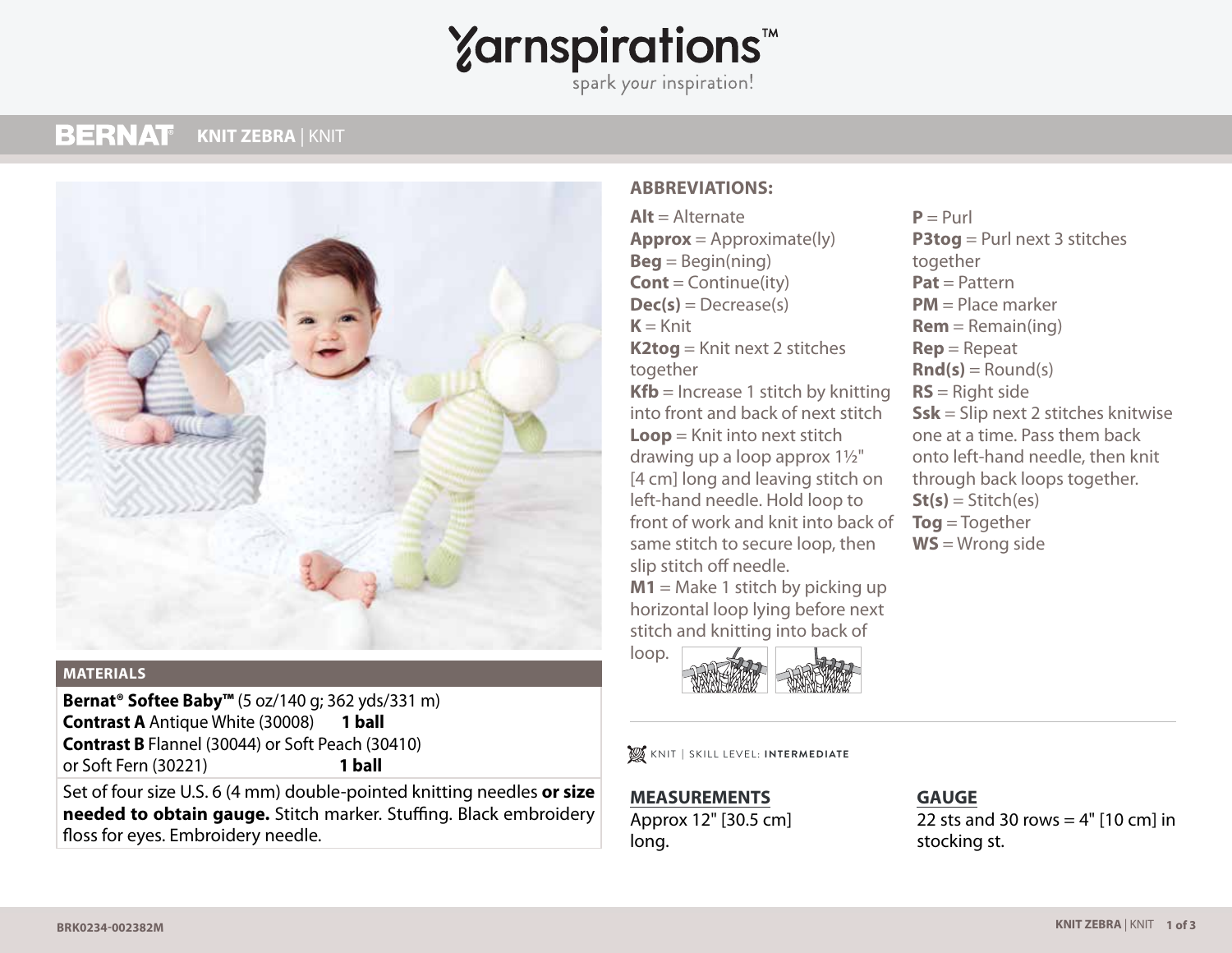# **Yarnspirations<sup>\*</sup>**

spark your inspiration!

#### **BERNAT KNIT ZEBRA** | KNIT **KNIT ZEBRA** | KNIT

## **INSTRUCTIONS**

#### **Head**

\*\*With A, cast on 3 sts. **1st row:** (Kfb) 3 times. 6 sts. Divide sts evenly onto 3 needles. PM and join to beg working in rnds. **1st rnd:** Knit. **2nd rnd:** \*K1. M1. Rep from \* around. 12 sts. **3rd and alt rnds:** Knit. **4th rnd:** As 2nd rnd. 24 sts. **6th rnd:** \*K2. M1. Rep from \* around. 36 sts. **8th rnd:** \*K3. M1. Rep from \* around. 48 sts.\*\* Knit 12 rnds even. **Do not** break A. Join B. **Next rnd:** With B, knit. **Next rnd:** \*K4. M1. Rep from \* around. 60 sts.

With A, knit 2 rnds. With B, knit 2 rnds. These 4 rnds form Stripe Pat.

Work even in Stripe Pat once more.

Keeping cont of Stripe Pat, beg decs as follows: **1st rnd:** With A, \*K4. K2tog. Rep from \* around. 50 sts.

**5th rnd:** \*K3. K2tog. Rep from \* around. 40 sts. **6th to 8th rnds:** Knit. 9th rnd: \*K2. K2tog. Rep from \* around. 30 sts. Stuff Head. **10th to 12th rnds:** Knit. 13th rnd: \*K1. K2tog. Rep from \* around. 20 sts. **14th rnd:** Knit. **15th rnd:** (K2tog) 10 times. 10 sts. Stuff rem of Head. Break yarn leaving a long end. Thread end through rem sts and draw up tightly. Fasten securely. **Body** Work from \*\* to \*\* as given for Head. **Next rnd:** \*K4. M1. Rep from \* around. 60 sts. \*\*\*With B, knit 2 rnds. With A, knit 2 rnds.\*\*\* Rep from \*\*\* to \*\*\* 3 times more. Keeping cont of Stripe Pat, beg decs as follows: **Next rnd:** \*K8. K2tog. Rep from \* around. 54 sts. Knit 3 rnds even. **Next rnd:** \*K7. K2tog. Rep from \* around. 48 sts. Knit 3 rnds even.

**Next rnd:** \*K6. K2tog. Rep from \* around. 42 sts. Knit 3 rnds even. **Next rnd:** \*K5. K2tog. Rep from \* around. 36 sts. Cont as established, keeping cont of Stripe Pat and dec 6 sts every following 4th rnd to 24 sts, stuffing Body as you work. Knit 5 rnds even. Cast off knitwise.

Sew Head to Body, making sure to stuff generously at neck.

#### **Legs** (make 2)

\*\*\*\*With B, cast on 3 sts. **1st row:** (Kfb) 3 times. 6 sts. Divide sts evenly onto 3 needles. PM and join to beg working in rnds. **1st rnd:** Knit. **2nd rnd:** \*K1. M1. Rep from \* around. 12 sts. **3rd rnd:** Knit. **4th rnd:** As 2nd rnd. 24 sts. Knit 10 rnds even. **Next rnd:** \*K2. K2tog. Rep from \* around. 18 sts. With A, knit 2 rnds.

With B, knit 2 rnds.\*\*\*\*

Rep last 4 rnds until Leg from beg measures approx 6" [15 cm], stuffing as you work. Cast off knitwise.

**Arms** (make 2) Work from \*\*\*\* to \*\*\*\* as given for Legs. Rep last 4 rnds until Arm measures approx 4" [10 cm] from beg stuffing as you work. Cast off knitwise.

Sew Arms and Legs to Body.

**Ears** (make 2 each with A and B) With pair of double-pointed needles, cast on 7 sts. **1st row: (RS). Knit. 2nd and alt rows:** Purl. **3rd row:** K3. M1. K1. M1. K3. 9 sts. **5th row:** K4. M1. K1. M1. K4. 11 sts. **7th row:** K5. M1. K1. M1. K5. 13 sts. **9th row:** K6. M1. K1. M1. K6. 15 sts. Beg with a purl row, work 5 rows even in stocking st.

**Next row:** (RS). K1. ssk. Knit to last 3 sts. K2tog. K1. 13 sts. **Next row:** Purl. Rep last 2 rows to 5 sts. **Next row:** (RS). ssk. K1. K2tog. 3 sts. **Next row:** P3tog. Fasten off.

**2nd to 4th rnds:** Knit.